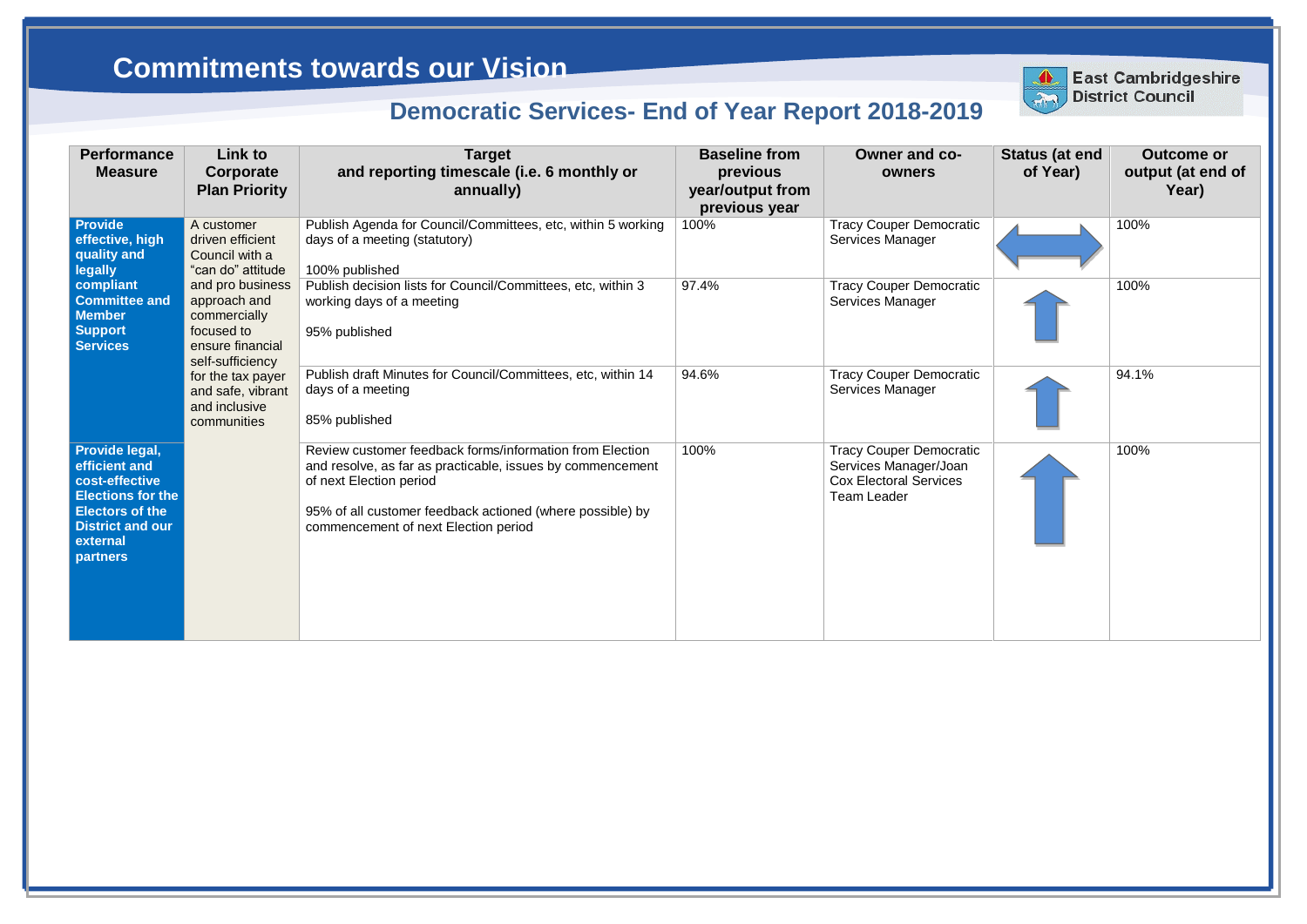| <b>Publish and</b><br>maintain an<br>accurate and<br><b>legally</b><br>compliant                                                                        | To publish and maintain an accurate and legally compliant<br>Electoral register each year and maximise registration for<br>target groups within the District in order to achieve at least an<br>90% registration rate                                                                                                                                                                                                                                                                                            | 93.72% registration | <b>Tracy Couper Democratic</b><br>Services Manager/Joan<br><b>Cox Electoral Services</b><br><b>Team Leader</b> |
|---------------------------------------------------------------------------------------------------------------------------------------------------------|------------------------------------------------------------------------------------------------------------------------------------------------------------------------------------------------------------------------------------------------------------------------------------------------------------------------------------------------------------------------------------------------------------------------------------------------------------------------------------------------------------------|---------------------|----------------------------------------------------------------------------------------------------------------|
| <b>Electoral</b><br>register each<br>year and<br>maximise<br>registration for<br>target groups<br>within the<br><b>District</b>                         | Electors registering electronically via Government portal, etc<br>At least 12,000 to be registered                                                                                                                                                                                                                                                                                                                                                                                                               | 12,174 registered   | <b>Tracy Couper Democratic</b><br>Services Manager/Joan<br><b>Cox Electoral Services</b><br><b>Team Leader</b> |
| <b>Promote</b><br>community<br>engagement<br>and<br>involvement in<br>the Democratic<br>processes of<br>the Council                                     | Publication of Agendas on website on day of despatch<br>98% to be published                                                                                                                                                                                                                                                                                                                                                                                                                                      | 94.9%               | <b>Tracy Couper Democratic</b><br>Services Manager                                                             |
| <b>To ensure</b><br>trained staff,<br>comprehensive<br>understanding<br>by Service<br><b>Delivery</b><br><b>Champion and</b><br>continual               | To ensure that all staff appraisals are completed annually and<br>within the time frame set by HR<br>100% appraisals completed on time                                                                                                                                                                                                                                                                                                                                                                           | 100%                | <b>Tracy Couper Democratic</b><br>Services Manager/Joan<br><b>Cox Electoral Services</b><br><b>Team Leader</b> |
| professional<br>development of<br><b>Councillors</b>                                                                                                    | To include Service Delivery Champion in all aspects of the<br>day to day running of the Democratic Services Team to<br>promote transparency and good partnership working and meet<br>on a quarterly basis<br>4 meetings arranged                                                                                                                                                                                                                                                                                 | 3                   | <b>Tracy Couper Democratic</b><br>Services Manager                                                             |
|                                                                                                                                                         | To prepare, agree and implement a Programme of Member<br>Seminar, Training and Development sessions, to provide<br>Members with the required knowledge and skills to effectively<br>perform their role as a District Councillor<br>10 sessions to be arranged at the request of Officers and<br>Members as part of the Member Development Programme                                                                                                                                                              | 5                   | <b>Tracy Couper Democratic</b><br>Services Manager                                                             |
| <b>Ensure that the</b><br><b>Council's</b><br>corporate risks<br>are managed<br>effectively and<br>mitigations are<br>put in place to<br>reduce impact. | To regularly review higher level corporate risks, including:<br>Changes to the political composition of the Council<br>$\bullet$<br>affecting the democratic decision-making processes;<br>Local, regional and national legislative and policy<br>changes affecting the democratic process, both in<br>terms of electoral administration/elections and<br>democratic decision-making;<br>Impact of corporate initiatives such as shared services,<br>commercialisation, on the working practices of the<br>Team. | ongoing             | <b>Tracy Couper Democratic</b><br>Services Manager                                                             |

|         | 92.13% registration                                               |
|---------|-------------------------------------------------------------------|
|         | 14,953 registered                                                 |
|         | 99%                                                               |
|         | 100%                                                              |
|         | 1<br>Due to sickness<br>absence of Democratic<br>Services Manager |
|         | 11                                                                |
| ongoing | Implement<br>Committee re-structure                               |
|         | from May 2019                                                     |
|         | <b>Commenced IRP</b><br>review of Members'<br>Allowances for      |
|         | <b>Combined Authority</b><br>and ECDC                             |
|         | Leader/Deputy Leader                                              |